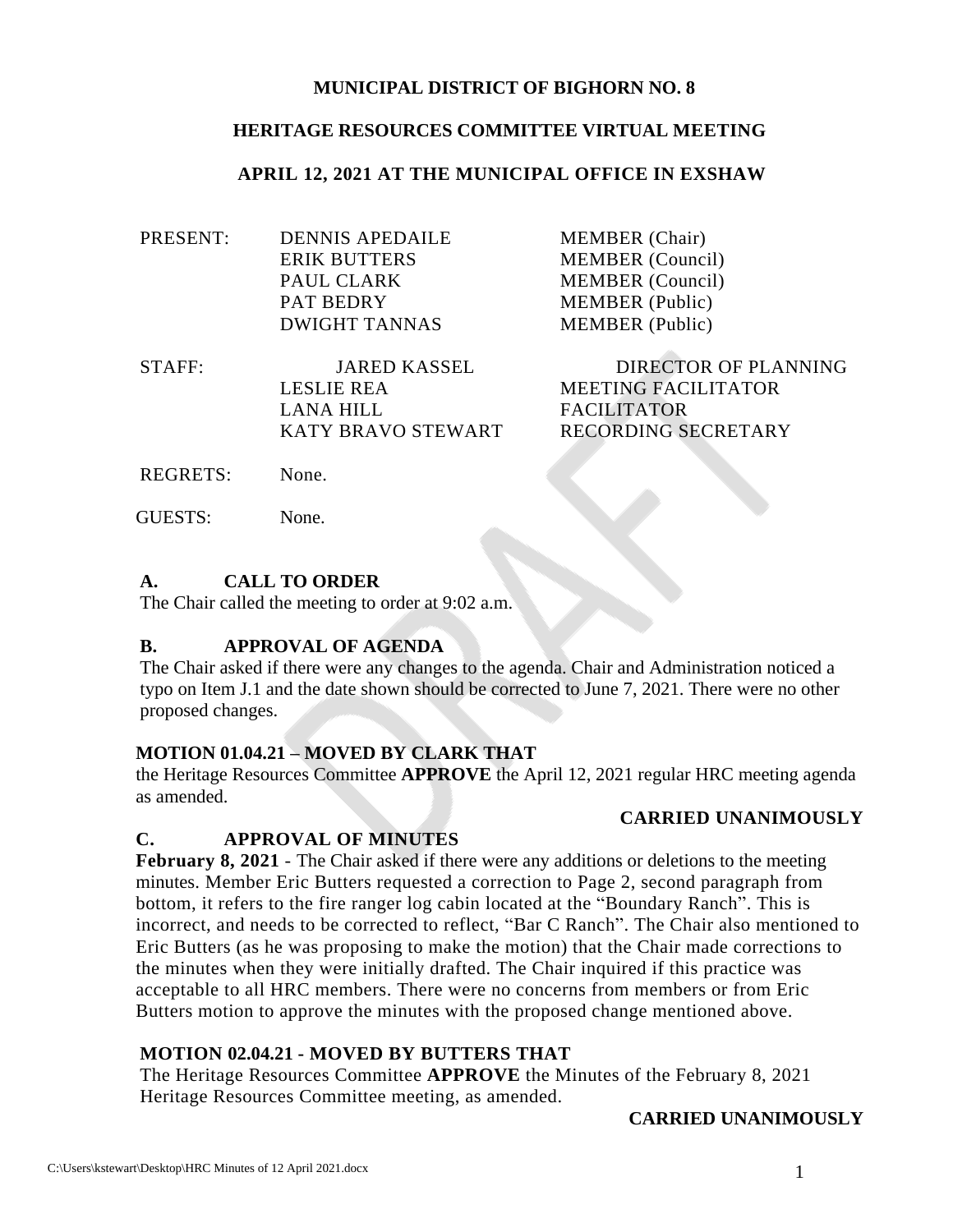# **D. BUSINESS ARISING FROM MINUTES**

# **1. HRC 2022 Heritage Calendars – photograph selection**

The Chair and a few other members were unable to select photographs due to the incompatibility with the link provided by Administration to DropBox. Member Paul Clark was able to select 5-photographs from the link provided to members.

It was recommended by the Chair and members that the link be resent, and that they can choose from those selected number of photographs. The final decision of the photographs for the 2022 Heritage Calendar would be decided electronically by email, rather than delaying the project further until the next meeting agenda.

The members discussed the 5 photographs selected by Member Paul Clark, and indicated they were happy with all photographs selected. Initially there was discussion of concern regarding one photograph that should not be used, because it was taken in MD of Rocky View County. However, in the Chair's opinion, even though it is not a picture taken in the MD of Bighorn, it is a photograph of a prominent long-term resident (Guy Gibson). As long as HRC provides a commentary explaining reason for utilizing this photograph it can be justified to use in the 2022 Heritage Calendar. This way occasionally we can have these types of photographs in the calendar. The Chair requested each member to provide feedback on this perspective from members.

Member Eric Butters agreed with the Chair, stating that Guy Gibson was a long-term resident of the MD. Mr. Butters has an actual copy of the photograph and can provide more information to Administration, if needed.

Member Paul Clark also agreed and believes it is a great idea to include these types of photographs occasionally. Prominent people are also important to recognize, and not just the boundaries of the MD of Bighorn. Mr. Clark also noted that in the initial 2020 Heritage Calendar there was only a few photographs that represented women in the MD of Bighorn and proposes more women should be recognized in the 2022 Heritage Calendar. Member Pat Bedry had no issues because the land used to be all the same, boundaries are just a line in the sand. The same activities carried over into both MD's (Bighorn and Rocky View).

Member Dwight Tannas agreed as well, he said it is a great representative photograph of a "general round up" that was Ranchers coming together over vast amounts of land, including the MD of Bighorn. These are all important aspects of the ranching industry, and the prominent people that participated in these activities.

There was a brief discussion about the lack of safety protection provided to Coal Miners back in the day. Member Eric Butters noticed that based on the photograph they are working underground with no breathing apparatus and little to no safety gear.

Member Pat Bedry inquired when calendars would be scheduled for distribution. The Chair stated that the 2020 Heritage Calendars were out late November and December 2019. It was noted that cost of creating each 2020 calendar was around \$7.00, but HRC will not be charging the public.

Chair reiterated that the rest of the photographs will be selected via electronically. He will leave it with Administration regarding timing and if it needs to be moved ahead prior to the next meeting.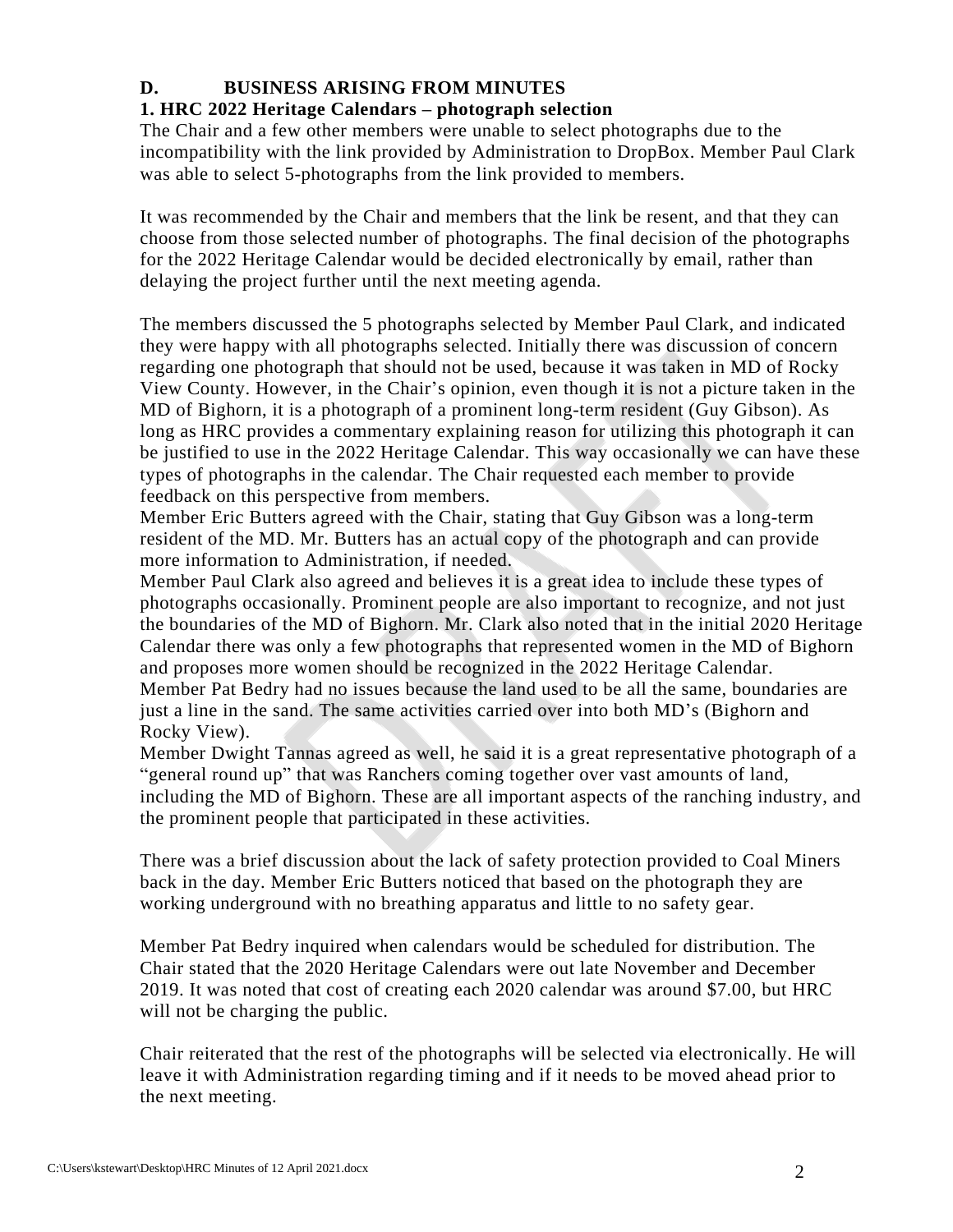### **2. Site Visits for HRC Members**

The Chair stated that he was very supportive of these types of activities for HRC members, but not entirely sure if these daytrips can be done during Covid-19. There was a discussion regarding the different locations that members thought would be ideal to liaise with. They are: Canmore Museum, Stockman's Cochrane, Cochrane Hospital at Cochrane Ranch, and CHAPs.

Member Pat Bedry stated that there should be no issues for site visits, as they all would be wearing masks and sanitizing. Plus, many of the HRC members have more than likely been immunized. The Chair recommended that Administration contact some of the listed organizations on behalf of HRC to see if tours are currently being provided. The Chair also recalled that, in the past, HRC would usually have an Agenda connected with a visit and arrange to have a brief meeting at the site.

Director of Planning, Jared Kassel, stated that currently MD protocol is that no in-person meetings can take place for Administration. How those apply to committees and council, he would need to investigate. Regardless, no in-person meetings are permitted, and therefore any Site Visits would not be permitted at this time so long as those protocols are in place.

It was clarified between the Chair and Director of Planning that Administration will investigate the following: if the MD protocols would allow for Site Visits for committee members, and if there are any locations currently open. The Director of Planning stated that due to the current Provincial Regulations, many venues are now closed to the public, including libraries and museums. However, he will send an email to members confirming this.

There was no further discussion.

# **E. UNFINISHED BUSINESS**

#### **1. Tracking Form**

The Chair and members reviewed the Tracking Form document and the following discussions:

The Chair noted that the McDougall Church is now completed, and that they did a fantastic job.

5.2 – The Chair requested that, "Continue to collect archival material" and any donations that HRC be placed on the Agenda for the next meeting. There was discussion regarding no space for storage for physical items currently at the MD office.

5.5 – "Develop creative tools to engage community in local heritage" - The Chair requested this be added on the next meeting Agenda for discussion. Member Eric Butters commented that HRC currently has the Oral History Projects on the MD website and MD Youtube Channel, which has been a great engagement tool with the communities and the public. It would be discussed further at the next meeting.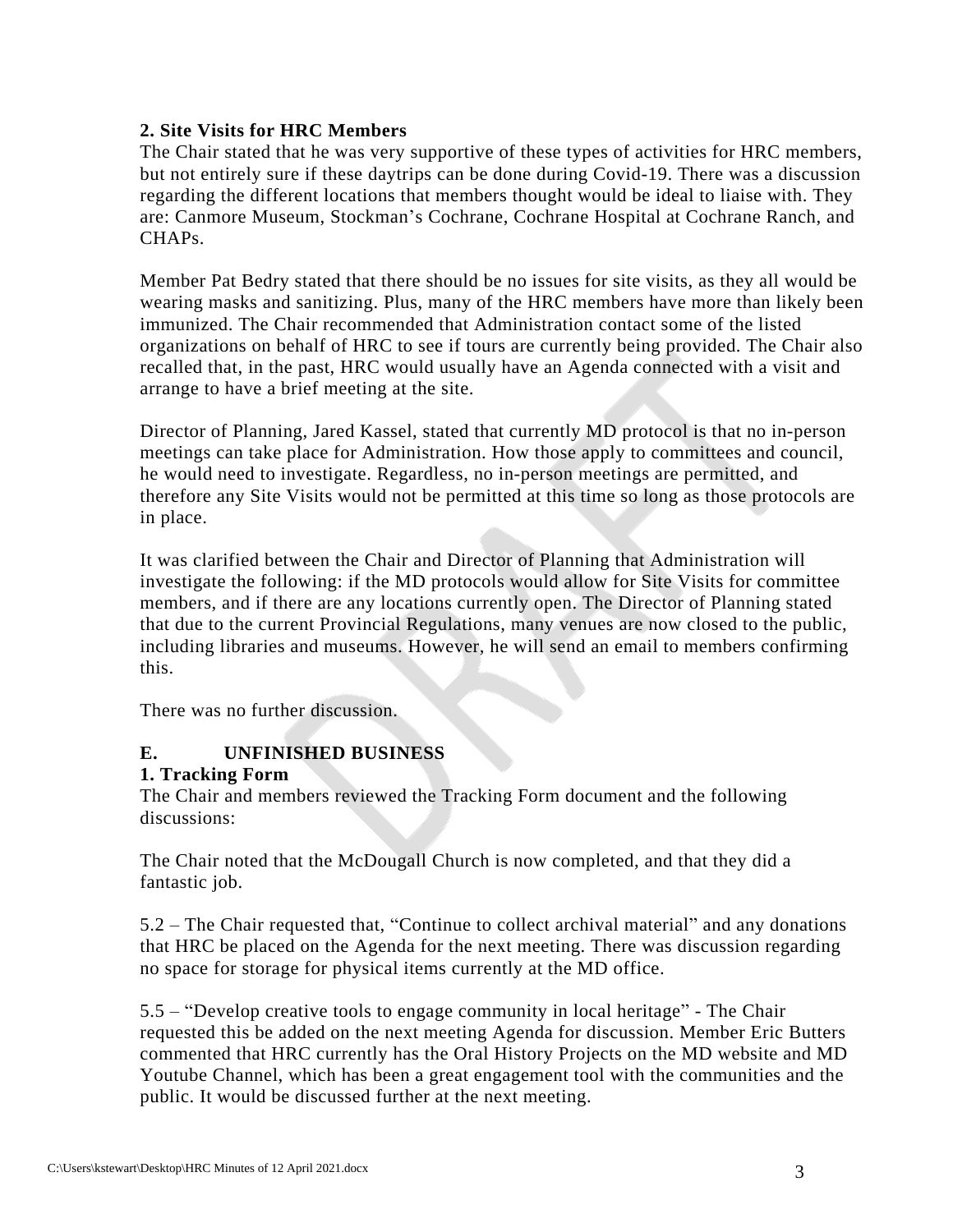6.1 – The Chair noted that this section of the Tracking Form has an additional list of places to visit.

Other ideas – The Chair inquired about book research done by Ian MacGregor. Member Paul Clark stated that he had discussions with Mr. MacGregor. Member Paul Clark was hoping there was research collected about Jerry Potts (Montana-Alberta plainsman, buffalo hunter, horse trader, interpreter and scout of Blood Tribe and Scots heritage. 1840-1896), and if there was a possible connection in terms of any family relation. However, all the MacGregor research was for Carraig Ridge Subdivision, none of the research would be relevant to HRC. It was recommended this be removed from the tracking form.

Member Pat Bedry mentioned that there was the Potts Ranch and Jimmy Harrison house southwest of Cochrane which was quite significant in terms of Historical references to the MD of Bighorn. Member Paul Clark recalls a book that has huge reference to Jerry Potts in time transition and treaties made. There was discussion regarding space at the MD of Bighorn and donated archival materials. Provided there is a space issue at the office, the Chair mentioned that perhaps HRC could have a small space in museum locations in Town of Cochrane or Canmore. This would be discussed further at the next HRC meeting.

Discussion about Artists in the MD that should be recognized. Referred to a project about "Paint the Barn" and local Photography. The Chair requested this be added to the next meeting Agenda for discussion.

**F. NEW BUSINESS** NONE

**G. CORRESPONDENCE** NONE

### **H. EDUCATIONAL/INFORMATIONAL ITEMS** NONE

# **I. IN CAMERA**

#### **1. Oral History Project Budget and Interview List for 2022**

The Chair requested a motion to go in-camera. Discussion about going In-Camera.

#### **MOTION 03.04.21 – MOVED BY BUTTERS THAT**

the Heritage Resources Committee go **IN-CAMERA** at 9:43 a.m.

# **MOTION 04.04.21 – MOVED BY BEDRY THAT**

the Heritage Resources Committee come out of **IN-CAMERA** at 10:22 a.m.

# **J. NEXT MEETING DATE**

All members agreed on the June 7, 2021 date for the next HRC meeting.

# **K. ADJOURNMENT**

# **MOTION 05.04.21 – MOVED BY CLARK THAT**

the Heritage Resources Committee adjourn the meeting at 10:24 a.m.